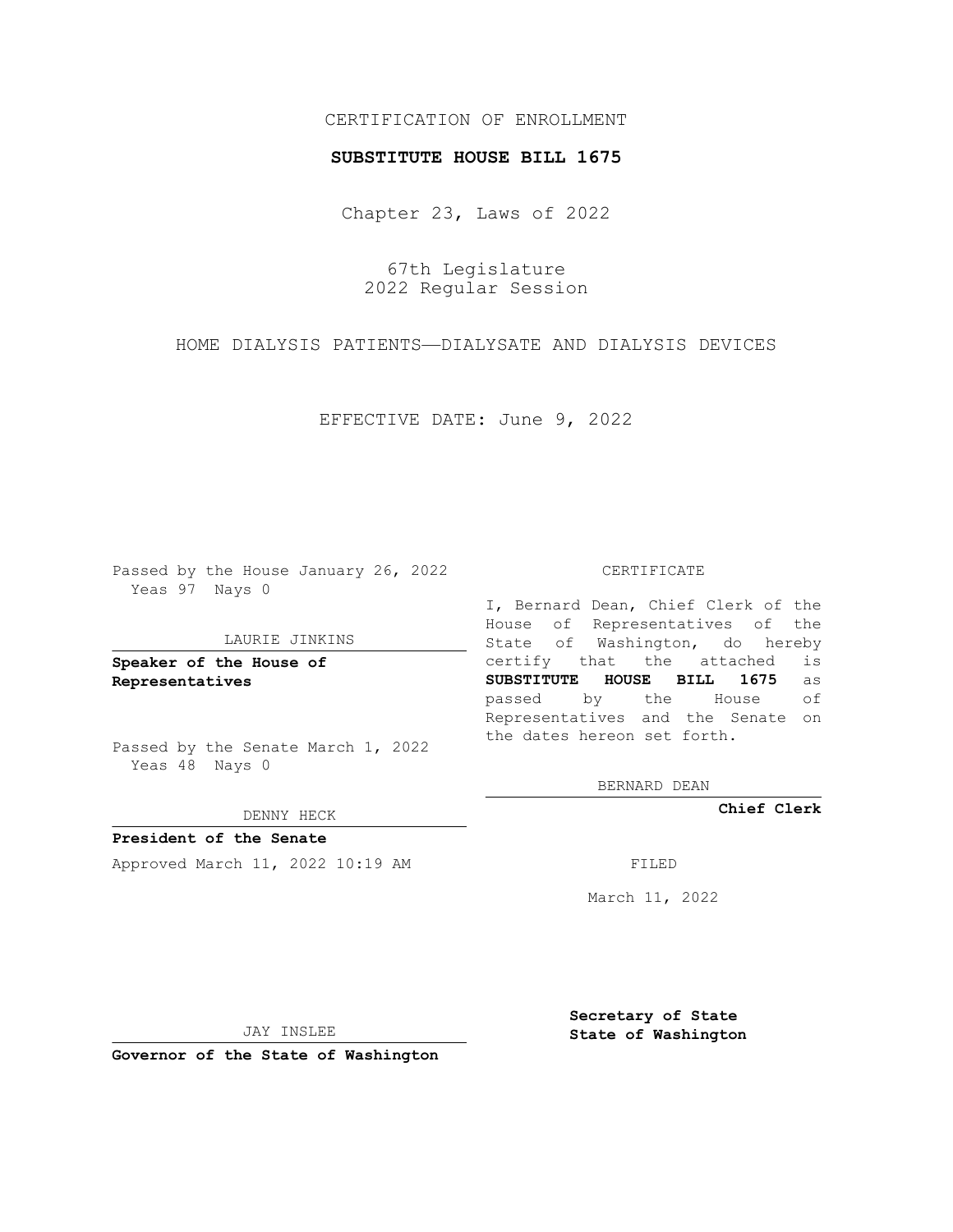## **SUBSTITUTE HOUSE BILL 1675**

Passed Legislature - 2022 Regular Session

**State of Washington 67th Legislature 2022 Regular Session**

**By** House Health Care & Wellness (originally sponsored by Representatives Bateman, Maycumber, Leavitt, Graham, Dolan, Cody, Griffey, and Riccelli)

READ FIRST TIME 01/20/22.

 AN ACT Relating to exempting a manufacturer of certain dialysate and dialysis devices used by home dialysis patients or a manufacturer's agent from the pharmacy practices act and legend drug 4 act; and amending RCW 18.64.257 and 69.41.032.

5 BE IT ENACTED BY THE LEGISLATURE OF THE STATE OF WASHINGTON:

6 **Sec. 1.** RCW 18.64.257 and 2013 c 19 s 20 are each amended to 7 read as follows:

8 (1) This chapter shall not prevent a medicare-approved dialysis 9 center  $((\theta \cdot \hat{r}))$ , a facility operating a medicare-approved home dialysis 10 program, a manufacturer, or a wholesaler, from selling, delivering, 11 possessing, or dispensing directly to its dialysis patients,  $((\frac{1}{2} + 1)^2)(x^2 + 1)^2 = 1$ 12 ease or full shelf lots,)) if prescribed by a ((physician licensed 13 under chapter 18.57 or 18.71 RCW)) practitioner acting within the 14 scope of the practitioner's practice, those dialysis devices and 15 legend drugs, including commercially available dialysate, used by 16 home dialysis patients, in case or full shelf lots, as determined by 17 the commission ((pursuant to rule)).

18 (2) The commission shall adopt rules to implement this section.

19 **Sec. 2.** RCW 69.41.032 and 2016 c 148 s 12 are each amended to 20 read as follows: